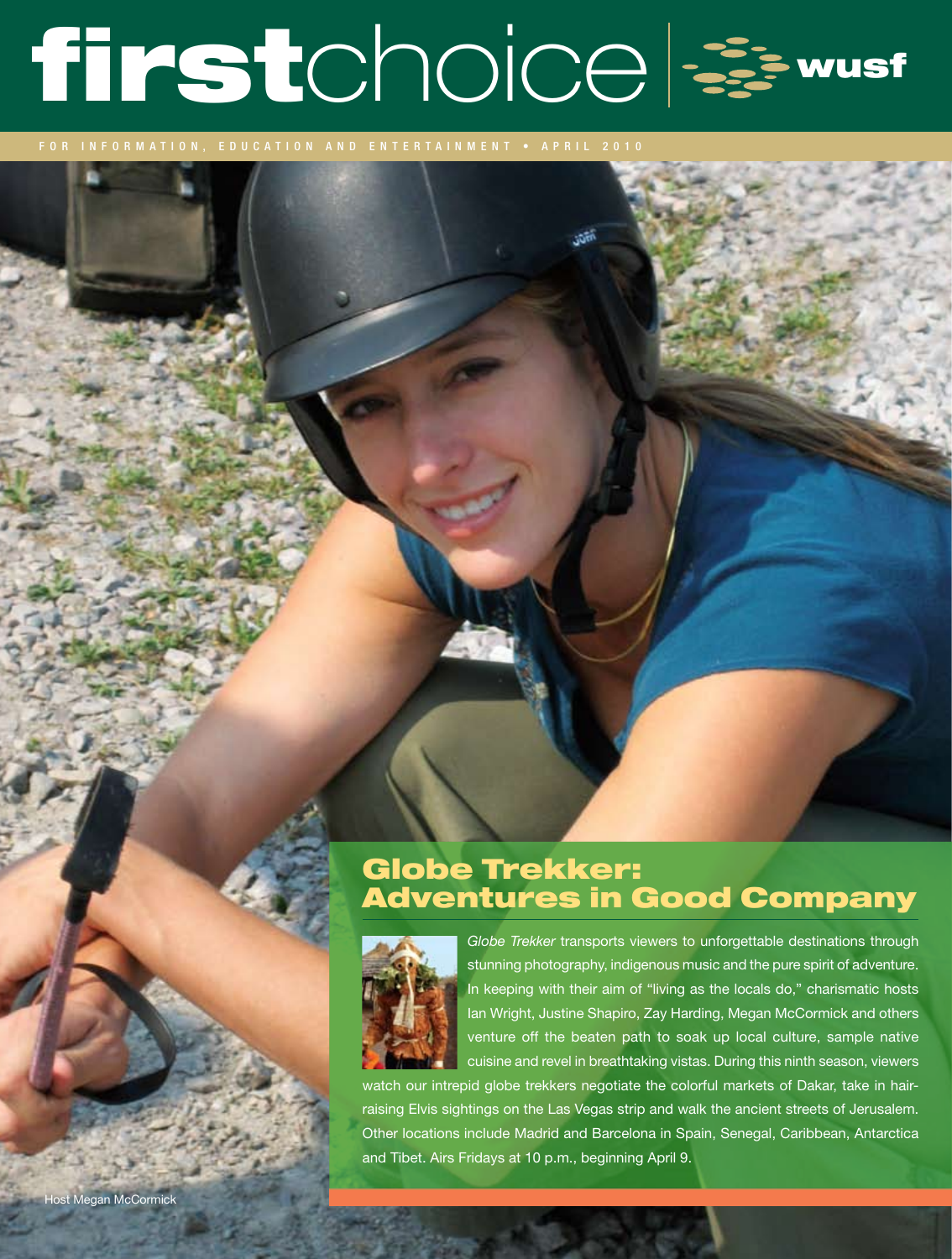# radio television I

#### **WUSF 89.7 RADIO SCHEDULE**

| <b>Monday through Friday</b>            |                 | S.             |
|-----------------------------------------|-----------------|----------------|
| Morning Edition ~                       |                 | Clas           |
| <b>Carson Cooper</b>                    | 5-9 a.m.        | Wee            |
| Classical Music ~                       |                 | Car            |
| <b>Russell Gant</b>                     | 9 a.m.-1 p.m.   | Wait           |
| Classical Music ~                       |                 | Clas           |
| <b>Bethany Cagle</b>                    | $1-4$ p.m.      | All T          |
| All Things Considered ~ Joshua Stewart  |                 |                |
| & Susan Giles Wantuck                   | 4-6 p.m.        | This           |
| Marketplace                             | 6-6:30 p.m.     | Piar           |
| <b>BBC World Today</b>                  | 6:30-7 p.m.     | Jazz           |
| Florida Matters ~ Tuesday               | 6:30-7 p.m.     | Jazz           |
| Classical Music ~ Coleen Cook 7-10 p.m. |                 | Micl           |
| Jazz ~ Bob Seymour                      | 10 p.m.-1 a.m.  | <b>St</b>      |
| Jazz ~ Jeff Franklin $&$                |                 | Jazz           |
| <b>Michael Cornette</b>                 | $1-5$ a.m.      | Clas           |
| <b>Friday</b>                           |                 | Flor           |
| <b>All Things Considered</b>            | 4-6 p.m.        | Wee            |
| Marketplace                             | 6-6:30 p.m.     | Wait           |
| <b>BBC World Today</b>                  | 6:30-7 p.m.     | Sun            |
| Classical Music ~ Coleen Cook 7-10 p.m. |                 | Clas           |
| <b>Riverwalk</b>                        | 10-11 p.m.      | A <sub>P</sub> |
| Jazz at Lincoln Center 11 p.m.-midnight |                 | All T          |
| <b>Saturday</b>                         |                 | Stud           |
| Jazz Set $\sim$                         |                 | Sym            |
| Dee Dee Bridgewater                     | midnight-1 a.m. | Clas           |
| Jazz                                    | $1-6$ a.m.      | Jazz           |

| <b>Saturday continued</b>                         |                 |
|---------------------------------------------------|-----------------|
| <b>Classical Music</b>                            | 6-8 a.m.        |
| <b>Weekend Edition</b>                            | 8-10 a.m.       |
| <b>Car Talk</b>                                   | $10-11$ a.m.    |
| Wait Wait Don't Tell Me!                          | 11-noon         |
| <b>Classical Music</b>                            | noon-5 p.m.     |
| <b>All Things Considered</b>                      | 5-6 p.m.        |
| A Prairie Home Companion                          | 6-8 p.m.        |
| <b>This American Life</b>                         | 8-9 p.m.        |
| Piano Jazz                                        | 9-10 p.m.       |
| Jazz ~ Bob Seymour                                | 10 p.m.-1 a.m.  |
| Jazz ~ Jeff Franklin &<br><b>Michael Cornette</b> | $1-6$ a.m.      |
| <b>Sunday</b>                                     |                 |
| Jazz                                              | $1-6$ a.m.      |
| <b>Classical Music</b>                            | $6 - 7:30$ a.m. |
| <b>Florida Matters</b>                            | $7:30-8$ a.m.   |
| <b>Weekend Edition</b>                            | 8-10 a.m.       |
| Wait, Wait Don't Tell Me!                         | $10-11$ a.m.    |
| <b>Sunday Baroque</b>                             | 11 a.m.-1 p.m.  |
| <b>Classical Music</b>                            | $1-3$ p.m.      |
| A Prairie Home Companion                          | $3-5$ p.m.      |
| <b>All Things Considered</b>                      | 5-6 p.m.        |
| Studio 360                                        | 6-7 p.m.        |
| SymphonyCast                                      | 7-9 p.m.        |
| <b>Classical Music</b>                            | 9-11 p.m.       |
| Jazz $\sim$ Jeff Franklin                         | 11 p.m.-6 a.m.  |
|                                                   |                 |

The WUSF Radio Reading Service is accessible to those who qualify 24 hours a day via a special radio receiver, provided at no charge. Find more information at www.wusf.org.

#### **WUSF 89.72 RADIO SCHEDULE**

| <b>Monday through Friday</b>           |                |  |  |
|----------------------------------------|----------------|--|--|
| Morning Edition ~                      |                |  |  |
| <b>Carson Cooper</b>                   | 5-9 a.m.       |  |  |
| <b>BBC Newshour</b>                    | 9-10 a.m.      |  |  |
| The Diane Rehm Show                    | 10 a.m.-noon   |  |  |
| Fresh Air                              | noon-1 p.m.    |  |  |
| World Have Your Say                    | $1-2 p.m.$     |  |  |
| Talk of The Nation                     | 2-4 p.m.       |  |  |
| All Things Considered ~ Joshua Stewart |                |  |  |
| & Susan Giles Wantuck                  | 4-6 p.m.       |  |  |
| Marketplace                            | 6-6:30 p.m.    |  |  |
| <b>BBC World Today</b>                 | 6:30-7 p.m.    |  |  |
| Florida Matters ~ Tuesday              | $6:30-7$ p.m.  |  |  |
| The World                              | 7-8 p.m.       |  |  |
| <b>Tell Me More</b>                    | 8-9 p.m.       |  |  |
| On Point                               | 9-11 p.m.      |  |  |
| BBC World Service News 11 p.m.-5 a.m.  |                |  |  |
| <b>Saturday</b>                        |                |  |  |
| <b>BBC World Service News</b>          | 5-6 a.m.       |  |  |
| <b>World Vision Report</b>             | 6-6:30 a.m.    |  |  |
| Latino USA                             | 6:30-7 a.m.    |  |  |
| Only A Game                            | $7-8$ a.m.     |  |  |
| <b>Weekend Edition</b>                 | 8-10 a.m.      |  |  |
| Car Talk                               | $10-11$ a.m.   |  |  |
| Whad'Ya Know?                          | 11 a.m.-1 p.m. |  |  |
| Wait Wait Don't Tell Me!               | $1-2 p.m.$     |  |  |
| Studio 360                             | 2-3 p.m.       |  |  |

| <b>Saturday continued</b>             |             |
|---------------------------------------|-------------|
| Marketplace Money                     | 3-4 p.m.    |
| <b>BBC Newshour</b>                   | 4-5 p.m.    |
| All Things Considered                 | 5-6 p.m.    |
| Fresh Air Weekend                     | 6-7 p.m.    |
| This American Life                    | 7-8 p.m.    |
| Conversations from                    |             |
| the World Café                        | 8-9 p.m.    |
| The Changing World                    | 9-10 p.m.   |
| BBC World Service News 10 p.m.-5 a.m. |             |
| <b>Sunday</b>                         |             |
| <b>BBC World Service News</b>         | 5-6 a.m.    |
| The People's Pharmacy                 | 6-7 a.m.    |
| Speaking of Faith                     | 7-8 a.m.    |
| <b>Weekend Edition</b>                | 8-10 a.m.   |
| Car Talk                              | 10-11 a.m.  |
| Wait, Wait Don't Tell Me!             | 11-noon     |
| Best of Our Knowledge                 | noon-2 p.m. |
| <b>Selected Shorts</b>                | $2-3$ p.m.  |
| The Splendid Table                    | $3-4$ p.m.  |
| <b>BBC Newshour</b>                   | 4-5 p.m.    |
| All Things Considered                 | 5-6 p.m.    |
| On the Media                          | 6-7 p.m.    |
| Living on Earth                       | 7-8 p.m.    |
| The Smiley Show                       | 8-10 p.m.   |
| BBC World Service News 10 p.m.-5 a.m. |             |
|                                       |             |

#### **APRIL TV HIGHLIGHTS**



**Hotspots** follows Conservation International's president and author, Dr. Russell A. Mittermeier, on a journey to the world's key biological "hotspots," where species face the greatest risk of extinction. This two-hour documentary investigates both the internal struggles of conservation biology and the fate of the astonishing, beautiful creatures whose lives hang in the balance. Airs Sunday, April 18, 9-11 p.m.



In **Richard Bangs' Adventures with Purpose "Greece: Quest for the Gods**,**"** Bangs embarks on an odyssey through Greece to discover the relevance of Greek mythology for today. His journey takes him to Olympia, the birthplace of the Olympic Games, and continues to Ithaca, the site of the mystical oracles at Delphi, and concludes at Mt. Olympus. Joining Bangs is author Agapi Stassinopoulos and Greece native Arianna Huffington. Airs Monday, April 19, at 9 p.m.



In **Islands of Britain**, host Martin Clunes explores the remarkable landscapes and culturally diverse communities that comprise the thousands of islands off of the coast of Britain. Along the way, we meet colorful island dwellers and hear fascinating tales of smugglers, pirates, wizards and saints from British folklore. Airs Mondays at 10 p.m., beginning April 26.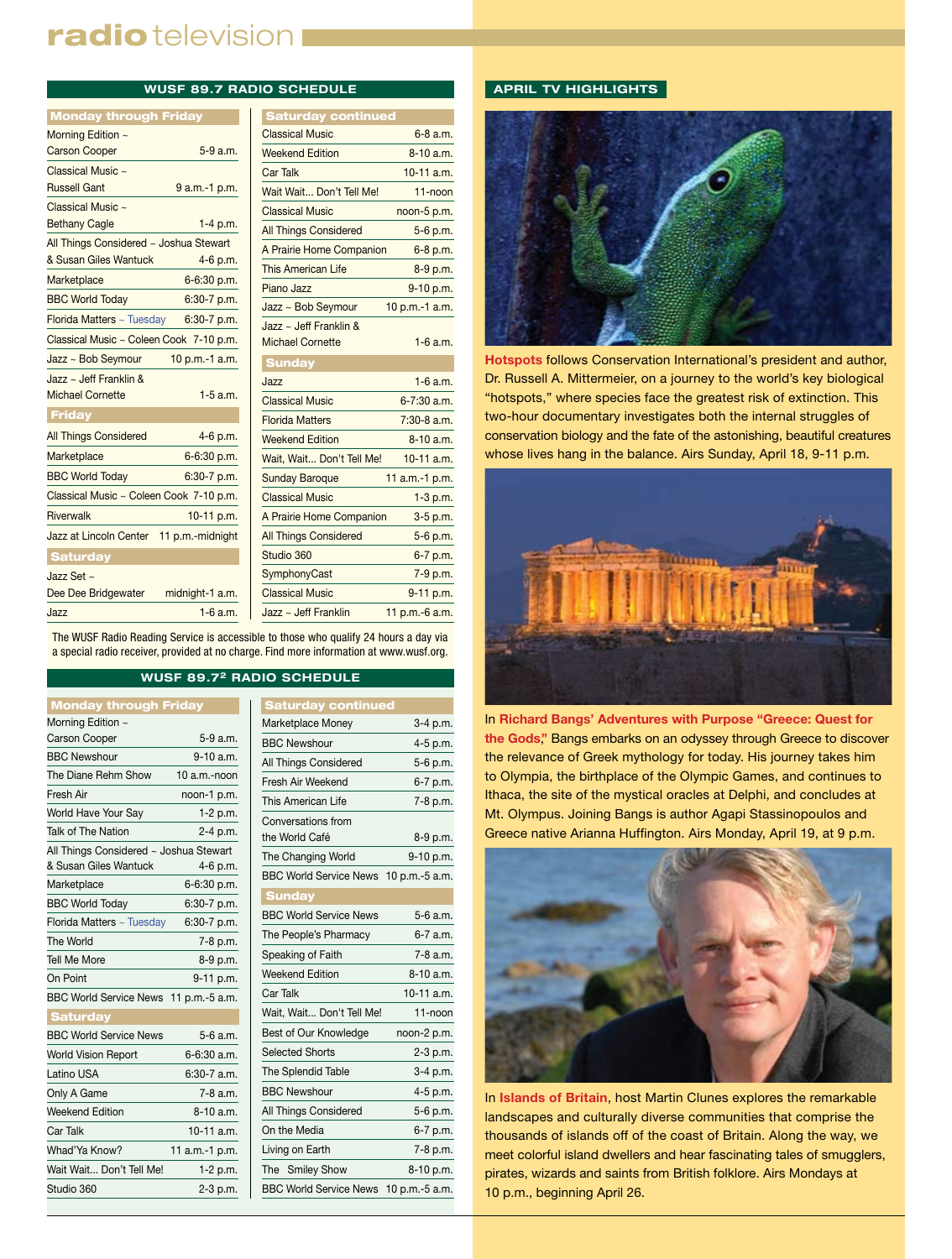### april **tv** primetime

#### Thursday 1st

**8:00pm** Nature "Hummingbirds: Magic in the Air" **9:00pm** National Parks: America's Best Idea "The Last Refuge (1890-1915)"

#### Friday 2nd

**8:00pm** Picturing Mary

**9:00pm** Antiques Roadshow "Philadelphia, PA" **10:00pm** Globe Trekker Special: Great Natural Wonders

#### Saturday 3rd

**8:00pm** Andrea Bocelli: A Child Destined To Sing **9:00pm** Saturday Night Movie

"A Night at the Opera" **10:35pm** Erma Bombeck: Legacy of Laughter

#### Sunday 4th

**8:00pm** NOVA "Riddles of the Sphinx" **9:00pm** History Project "Seven Wonders of Ancient Egypt" **9:55pm** The Lost Pyramids of Caral

#### Monday 5th

**8:00pm** Rick Steves' Europe Classics "Northwest England" **8:30pm** Smart Travels – Europe with Rudy Maxa "A Music Lover's Europe" **9:00pm** American Masters "You Must Remember This: The Warner Brothers Story" Pt.5 **10:00pm** American Masters "The Brothers Warner, About the Film"

#### Tuesday 6th

**8:00pm** Lark Rise To Candleford **9:00pm** Doc Martin "Nowt So Queer" **10:00pm** MI-5

#### Wednesday 7th

**8:00pm** Gourmet's Adventures with Ruth "The Bertinet Kitchen, Bath"



**8:30pm** Burt Wolf Travels & Traditions: "San Francisco, California" **9:00pm** This Old House "Roxbury Project" Pt. 6 of 10 **10:00pm** Hometime "Stone Cottage – Roofscape"

#### Thursday 8th

**8:00pm** Nature "The Beauty of Ugly" **9:00pm** National Parks: America's Best Idea "The Empire of Grandeur (1915-1919)"

\*Programs scheduled are subject to change after printing of this publication.

#### Friday 9th

**8:00pm** Sandwiches That You Will Like **9:00pm** Antiques Roadshow "Denver, CO" Pt. 1 **10:00pm** Globe Trekker "Holy Lands: Jerusalem & the West Bank"

#### Saturday 10th

**8:00pm** Roger Moore: A Matter of Class



**9:00pm** Saturday Night Movie "To Have and Have Not" **10:40pm** Plant City Goes to War

#### Sunday 11th

**8:00pm** NOVA "Pocahontas Revealed" **9:00pm** Lewis & Clark: The Journey of the Corps of Discovery, Pt. 1

#### Monday 12th

**8:00pm** Rick Steves' Europe Classics "Great Side Trips from London" **8:30pm** Smart Travels - Pacific Rim with Rudy Maxa "Maui and Hawaii's Big Island"

**9:00pm** Lewis & Clark: The Journey of The Corps of Discovery, Pt. 2

#### Tuesday 13th

**8:00pm** Lark Rise to Candleford **9:00pm** Doc Martin "Happily Ever After" **10:00pm** MI-5

#### Wednesday 14th

**8:00pm** Gourmet's Adventures with Ruth "Enrica Rocca's Venice" **8:30pm** Burt Wolf: Travels & Traditions "Springfield, Illinois" **9:00pm** This Old House "Roxbury Project" Pt. 7 of 10 **9:30pm** Hometime "Stone Cottage – Windows" **10:00pm** Sandwiches That You Will Like

#### Thursday15th

**8:00pm** Nature "Clash: Encounters of Bears and Wolves" **9:00pm** National Parks: America's

#### Best Idea "Going Home (1920-1933)" Friday 16th

**8:00pm** Big Cypress Swamp: The Western Everglades **9:00pm** Antiques Roadshow "Denver, CO" Pt. 2 **10:00pm** Globe Trekker "Senegal & Cape Verde"

#### Saturday 17th

**8:00pm** Charlton Heston: A Man for all Seasons **9:00pm** Saturday Night Movie

"Woman in the Window" **10:40pm** Tampa Goes to War

#### Sunday 18th

**8:00pm** NOVA "The Incredible Journey of the Butterflies" **9:00pm** Hotspots, Pt. 1

**10:00pm** Hotspots, Pt. 2

#### Monday 19th

**8:00pm** Rick Steves' Europe Classics "Greek Islands"

**8:30pm** Smart Travels - Pacific Rim with Rudy Maxa "Oahu and Kauai"

**9:00pm** Richard Bangs' Adventures with Purpose "Greece: Quest for the Gods"

**10:00pm** Destination: World "Greece:

Secrets of the Past"

#### Tuesday 20th

**8:00pm** Lark Rise to Candleford **9:00pm** Doc Martin **10:00pm** MI-5

#### Wednesday 21st

**8:00pm** Gourmet's Adventures with Ruth "Cocinar Mexicano" **8:30pm** Burt Wolf: Travels & Traditions

"Great Hotels of the World" Pt. 2 **9:00pm** This Old House "Roxbury

Project" Pt. 8 of 10 **9:30pm** Hometime "Stone Cottage –

Concrete Floors"

**10:00pm** Big Cypress Swamp: The Western Everglades

#### Thursday 22nd



**8:00pm** Nature "Frogs: The Thin Green Line" **9:00pm** National Parks: America's Best Idea "Great Nature (1933-1945)"

#### Friday 23rd

**8:00pm** America's Ballroom Challenge "American Smooth" Pt. 1

**9:00pm** Antiques Roadshow "Denver, CO" Part 3

**10:00pm** Globe Trekker "Madrid City Guide"

#### Saturday 24th

**8:00pm** To Be Announced Sunday 25th

**8:00pm** To Be Announced

#### Monday 26th

**8:00pm** Rick Steves' Europe Classics "West Turkey" **8:30pm** Smart Travels - Pacific Rim with Rudy Maxa "San Francisco" **9:00pm** Visions of England

**10:00pm** Islands of Britain "The North" Pt. 1

#### Tuesday 27th

**8:00pm** Lark Rise to Candleford **9:00pm** Doc Martin **10:00pm** MI-5

#### Wednesday 28th

**8:00pm** Burt Wolf 2010 European Cruises "Cruising the Rhine and Cruising France" **9:00pm** This Old House "Roxbury Project" Pt. 9 of 10 **9:30pm** Hometime "Stone Cottage – Inner Workings"

**10:00pm** A Cemetery Special

#### Thursday 29th

**8:00pm** Nature "Raptor Force" **9:00pm** National Parks: America's Best Idea "The Morning of Creation (1946-1980)"

#### Friday, April 30th

**8:00pm** America's Ballroom Challenge "American Rhythm" Pt. 2

**9:00pm** Antiques Roadshow "Phoenix, AZ" Pt. 1

**10:00pm** Globe Trekker "Las Vegas City Guide"

#### **Where to Watch**

#### **Over the Air**

- 16.1 WUSF TV
- 16.2 WUSF Kids
- 16.3 Create TV
- 16.4 Florida Knowledge Network

#### **WUSF on Comcast**

- 204 WUSF TV
- 205 WUSF Kids
- 206 Create TV
- 207 Florida Knowledge Network

#### **WUSF on Verizon FiOS**

- 16 WUSF TV
- 470 WUSF TV
- 473 WUSF Kids
- 472 Create TV 471 Florida Knowledge

616 WUSF TV 617 WUSF Kids 618 Create TV

 Network **WUSF on Bright House** 

619 Florida Knowledge Network